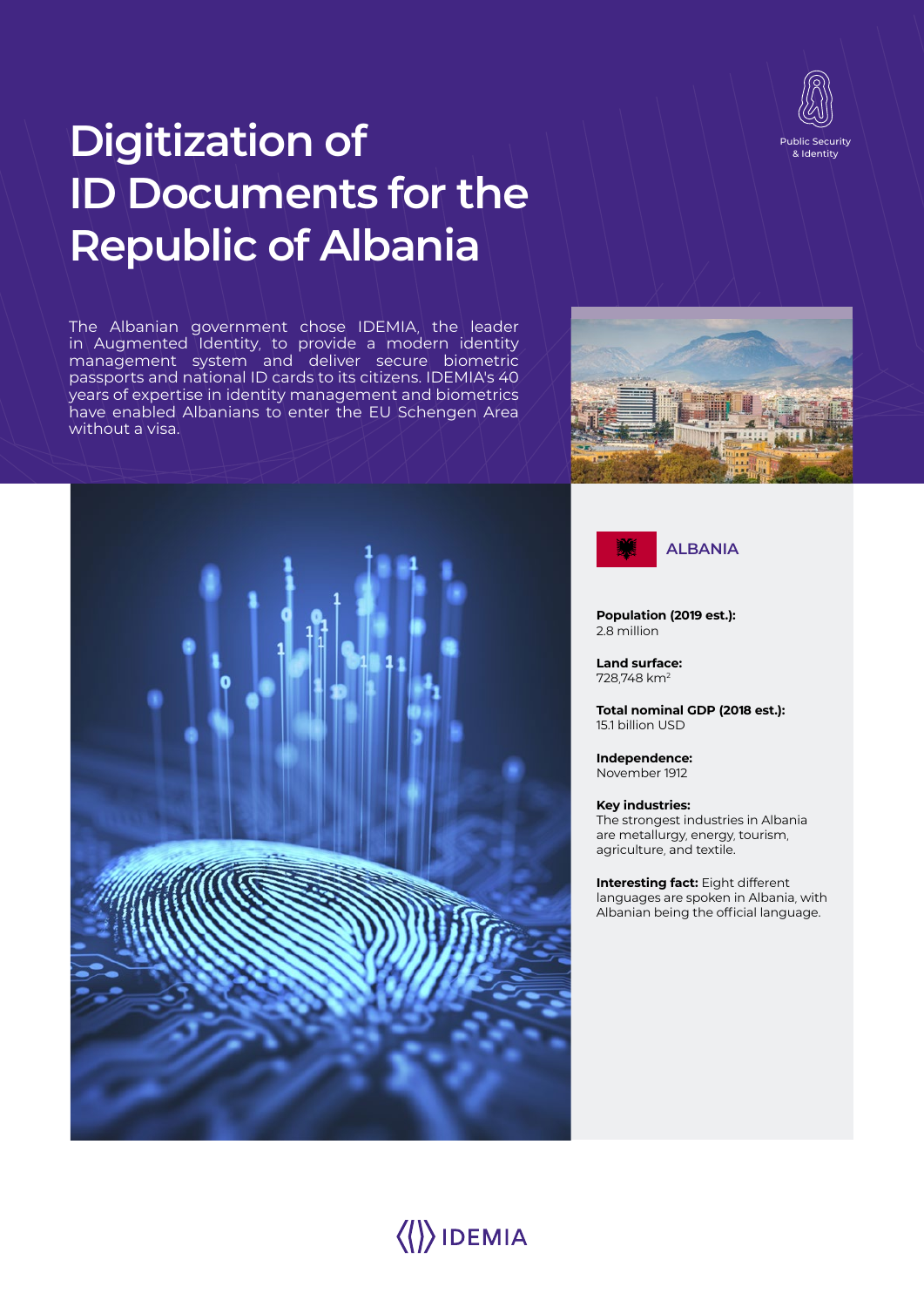## **Background and First Contract**

The implementation of electronic ID documents such as passports and ID cards help governments create a safer environment for their citizens. Albania wants the most secure and modern ID system, especially as Albanian ID cards are compulsory for citizens over the age of 16.

Furthermore, secure ID documents are needed for the country's discussions with the EU. Albania is awaiting the green light to open the discussion before becoming a potential EU member. Being an EU member would facilitate its economic and cultural exchanges.

In 2008, the Albanian government signed a concession contract with IDEMIA for an end-to-end identity management solution, from the design and personalization to the management of citizen enrollment and identity document distribution.

IDEMIA established Aleat – a joint venture with AAEF (Albanian-American Enterprise Fund) in order to meet the precise project demands and timeline. Aleat, the concession company, was established in the record time of only five months, enabling citizens to vote in the June 2009 parliamentary elections with their ID documents in hand for the first time since 1991.

In the first half of 2009, 1.4 million ID cards were produced and delivered, with over 25,000 cards produced daily at the height of the enrollment process. The partnership was such a tremendous success that the contract was renewed through to 2023.



*"The Albanian population is young, very energetic, and wants to travel. Now they have the means to do it!"* 

**Milena Harito,** Minister of Innovation and Public Administration, Republic of Albania

# **Key Figures**

#### **Documents:**

- Dual polycarbonate ID cards
- Biometric passport with eDatapage

**Volumes:** 500,000 ID cards and passports produced each year with volume peaks of 2 million ID cards and 1 million passports per year



# **Renewing the Concession Contract**

In 2013, due to the success of the first five-year period, the Albanian government, represented by the Ministry of the Interior, extended the identity document production and distribution concession set up by Aleat for a ten-year period. IDEMIA will continue to produce and personalize the state-of-the-art identity documents, integrating additional enhanced security features.

IDEMIA also delivered online identity services as part of its digital service initiative. This resulted in the creation of a secure platform that leverages eID cards, allowing citizens to access secure eServices.

## **Providing a High-tech End-to-End Solution in Only Five Months**

From the beginning of this partnership, IDEMIA has proven its ability to deploy a large-scale identity project by providing an end-to-end solution in a short period of time.

In 2019, Aleat will produce around 1,000,000 ID cards and over 400,000 biometric passports. As the ID documents have a validity of ten years, Aleat will face a peak in 2019 and 2020 production, which totals 2 million ID cards and 1 million passports per year.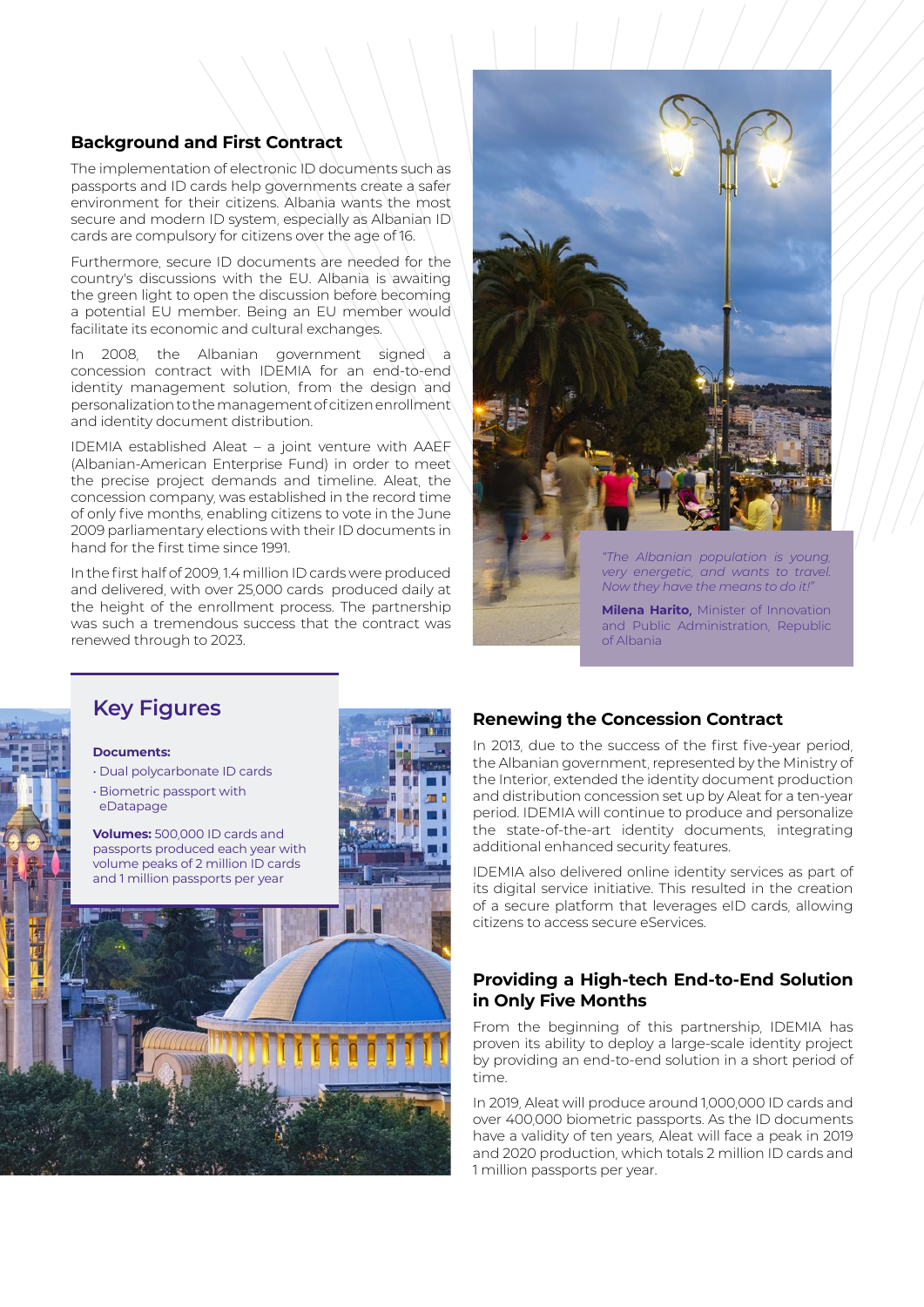

**Relief embossing Laser-engraved portrait Microprint Kinegram**





**Optically variable ink (OVI)**

#### **Secondary portrait**

**UV INK**



# **Highest Security Enabling Schengen Access**

Following the customer request for additional services, such as registration at the embassies and delivery of refugee cards, the EU granted Albanian citizens holding a biometric passport the right to travel throughout the Schengen Area without a visa.

Moreover, in 2011 Aleat was awarded the ISO 27001 certification, proof of the dedication to maintain the highest security standards with regard to handling the identity management business process and citizens' data.

# **A True Partnership**

The Albanian Government has played a significant role in the accomplishment of this project. It has supported IDEMIA from the very beginning to ensure that everything was in place and that IDEMIA could set up the concession in the best possible environment.

The government has also put some important incentives in place to promote the usage of the ID documents. Through an adapted legal framework, the usage of the new ID documents has become mandatory. An accompanying communication campaign helped Albania's citizens to get familiar with the new documents.



- Contract signed in 2008 for five years and extended in 2013 for ten additional years
- Document delivery: 15 days
- Fast track delivery: 24 hours
- Enrollment in 200 service points over the country and in seven embassies
- Enrollment at home or in hospital

#### **The concession encompasses:**

- Enrollment operations by Aleat employees, including fingerprint capture
- Operation of the overall identity management system
- Production, personalization and issuance of the eID cards and ePassports